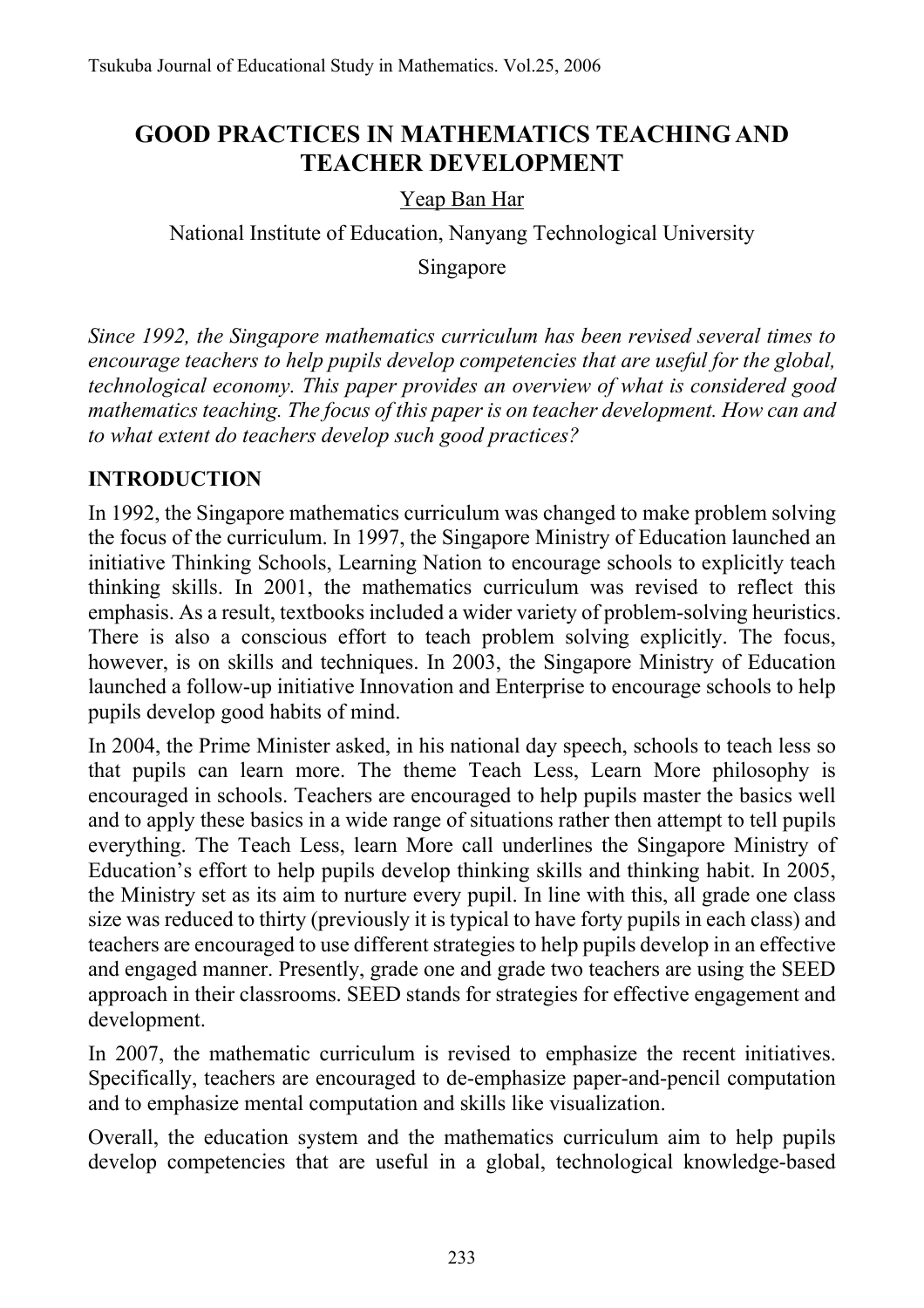economy. What are some good practices that contribute to the realization of this vision? How do teachers develop such good practices?

## **GOOD PRACTICES**

In analysing the recent initiatives by the Singapore Ministry of Education, good practices in the mathematics classroom can be characterized as the following:

- Good practices provide pupils opportunities to develop competencies and attitude that put them in good stead in the global, technological economy.
- Good practices aims to develop good thinking by enhancing pupils' thinking skills and thinking habit.
- Good practices instil among pupils a belief that they are able to extend their own knowledge.
- Good practices engage pupils in the learning process.
- Good practice is effective as in *all* pupils develop key ideas in mathematics.

In a project involving five primary schools in Singapore, one part of the study aims to study how teachers can be engaged in developing innovative approaches and exemplify good practices. Briefly, the Think-Things-Through  $(T^3)$  Project provides worksheets for teachers to use in their mathematics lessons. Teachers are encouraged to read notes for teachers provided by the research team and to discuss with each other before the implementation. The two sources for teacher development are (1) the worksheets and (2) the discussion. The worksheets are available at http://math.nie.edu.sg/T3

In traditional mathematics classrooms, teacher actions are limited to providing explanation. In good practices, teachers should be able to engage in a wider range of roles. Other than providing explanation, are teachers able to model certain way and habits of thinking? Are they able to guide pupils to think in a certain way? Are they able to provide the necessary materials and environment to create opportunities to engage in certain way of thinking? In brief, do teachers take on more roles in the learning process?

### **AN ILLUSTRATION**

The lesson was for a grade three class. Pupils were supposed to for the letters I and T using sticks. Specifically, each letter I is formed using three sticks and the letter T using two sticks. Pupils were given 19 sticks and asked to find the number of Is and Ts that can be formed. Subsequently, the pupils played a game where they may use any of the observations that they have made in the first part of the lesson.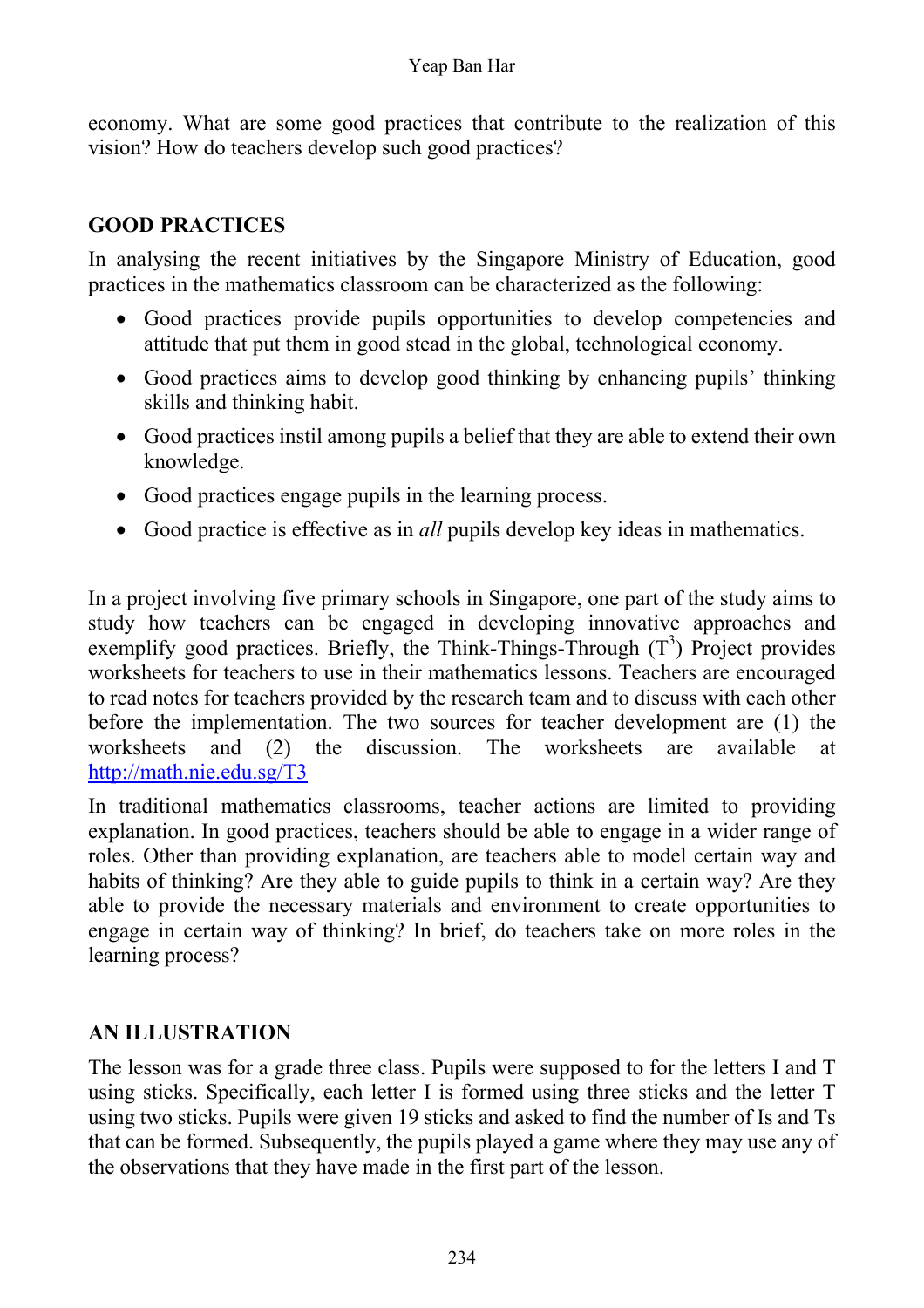- Good practices aims to develop good thinking by enhancing pupils' thinking skills and thinking habit. Various parts of the lessons required pupils to make observations, make generalizations and extend their thinking.
- Good practices instil among pupils a belief that they are able to extend their own knowledge. Pupils were expected to use the ideas from the first part of the lesson to determine a winning strategy for the game.
- Good practices engage pupils in the learning process. Pupils were actively involved in solving the problem. They were given concrete materials to work with. As they were paired up, pupils were talking and discussing with each other.
- Good practice is effective as in *all* pupils develop key ideas in mathematics. The problem is accessible to every pupil. Every pupil in the class was able to achieve some degree of success in this activity. The use of sticks made the problem even more accessible. In the game, pupils were asked to observe generalization. The activity did not emphasize the computation aspects. Instead big ideas such as making generalization were given emphasis.

This lesson was designed by the teacher. Previously, she had conducted lessons prepared by the research team. The lesson that she designed and conducted had features that are similar to the lessons designed by the research team.

## **TEACHER-INNOVATOR MODEL**

A teacher development model for good practices is proposed to investigate the extent of teacher development through activities such as lesson study. The model comprises four stages.

Level  $\theta$ 

Teachers at this level are indifferent to the stimulus provided. Such stimuli include the lessons designed by the research team and any discussion the teacher may have with his colleague. Other than the lessons designed by the research team, no change is detected in other lessons.

Level 1

Teachers at this level respond to the stimulus provided in a superficial manner. For example, the lessons they design are identical to those designed for them. Any modifications are superficial.

Level 2

Teachers at this level respond to the stimulus provided in a structural manner. For example, the lessons they design are structural modifications of the lessons designed for them.